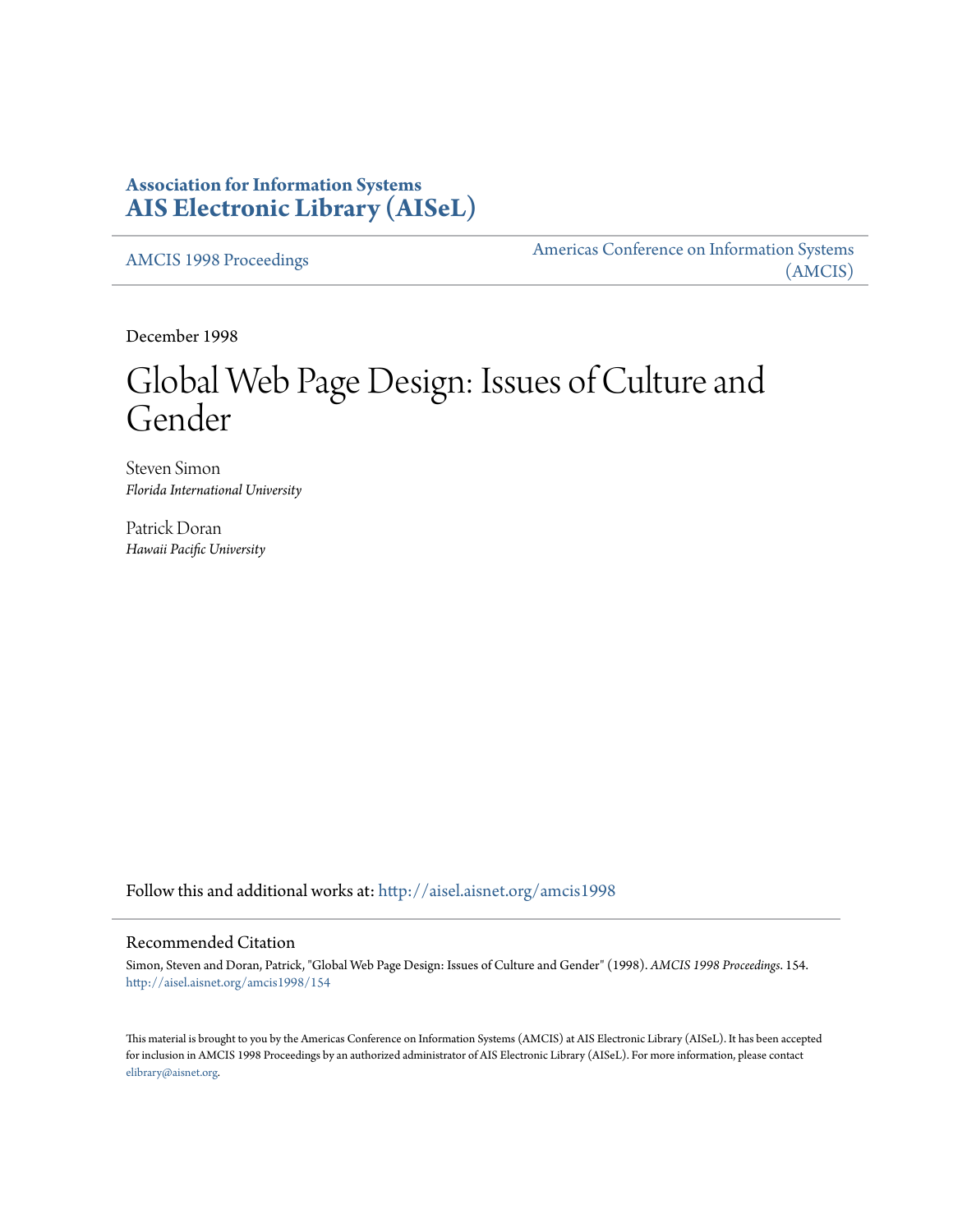# **Global Web Page Design: Issues of Culture and Gender**

## **Steven John Simon**

Florida International University

# **Patrick M. Doran**

Hawaii Pacific University

The globalization of business has been of considerable interest in both the academic press (e.g., Ho, Ong, & Lee, 1997; Roberts & Hardt, 1997) and the practitioner press (e.g., Business Week Special Report, 1997). As a consequence of the growth in business across borders (e.g., Bartlett & Ghoshal, 1991), it is projected that the global workforce and consumer base will become increasingly diverse by the year 2000 (e.g., Human Resources Institute, 1991). Shaw (1990) has suggested there may be basic differences in how individuals from varying cultures collect, process, store, and use information. This implies that with regard to Web sites, perception and satisfaction differences may exist due to the socialization processes consumers may have experienced in their home countries.

The cultural differences in values held by citizens varies greatly across the globe (Hofstede, 1980; Evans and Sculli, 1981; Hofstede and Bond, 1981, 1988; Kelley, Whatley and Worthley, 1987; Ronen and Shenkar, 1985; Tung, 1991) and must be understood if expatriate managers are to function effectively in these cultures (Mendenhall and Oddou, 1985; Mendenhall, Dunbar and Oddou, 1987; Shaw, 1990; Ralston, Gustafson, Cheung and Terpstra, 1992; Ricks, Toyne and Martinez, 1990; Schwartz, 1992; Tung and Miller, 1990). Trompenaars (1996) stated that it is necessary to be able to distinguish cultures from one another. He asserts that the key to successfully working with other cultures is to understand the set of rules and methods which that society has evolved to deal with the regular problems it faces. These form the basis for the norms and values which the community or society holds as right or wrong, or good or bad. The cultural environment is where the strategic processes evolve, and it forms the basis of all other environments by giving them meaning. Every human act, therefore, is a cultural process. Strategy is simply a systematic way of coping with the environment.

Zandpour and Harich (1996) proposed that rather than looking at regional approaches to international advertising standardization, firms should look to the development of country clusters that share characteristics. Various cultures not geographically proximate may be similar in terms of culture and environment, and hence may react in the same fashion to business and advertising. Zandpour and Harich (1996) studied 1914 television commercials from a variety of cultures and developed four clusters which exhibited different traits. They determined that

Australia, Belgium, Italy and the Netherlands respond to advertisement emphasizing thinking or logic over emotion while Brazil, Hong Kong, France, Spain, Japan and Sweden exhibit the opposite tendency. Austria, Canada, Germany, Korea and the United States respond to advertisements with high levels of emotion and persuasiveness. Finally, Argentina, Denmark, India and New Zealand favor advertisements with low levels of feeling and thinking.

Electronic commerce has become truly pervasive in Western culture. It is almost impossible to look at an advertisement without seeing a web address, and equally impossible to go to a web address and not find more advertising. Electronic commerce has been primarily influenced by Western culture because that is where the majority of sites were developed and hence many Web pages have followed a North American model for form and format, but that trend is changing. While many developing countries have little or no Web access, many that were slower to develop electronic commerce are surging forward. Current growth trends are expected to continue in a variety of market sectors. For example, in the music industry, electronic commerce currently accounts for only 23 million dollars in an industry that has total sales of 12 billion dollars. However, the electronic commerce portion is expected to hit 2.8 billion dollars by the year 2002 (Fabris, P., Funky Music, CIO, Dec. 1,1997).

#### **Global Web Site Organization**

Quelch and Klien (1996) suggest that the development of Web sites for international marketing take an evolutionary path, depending on the orientation of the business. Established multinational corporations (MNCs) approach Web site evolution as the information-to-transaction model. These firms offer information to address the needs of existing customers and then expand the offering to provide a means for customers to conduct transactions. Examples of these large companies include Federal Express, 3M, and Rockport, whose sites provide information on products, services, general information, and in some cases, links to retail outlets. All plan to offer online transactions in the near future. Internet start-ups provide the opposite approach transaction-to-information. These firms start with transaction oriented sites which over time allow them to use the medium to build a brand image, provide support, and build customer loyalty.

In expanding their model Quelch and Klien (1996) suggest which ever strategy a firm takes toward their Web site, whether targeted towards in internal (existing) or external users, there is always the need to either generate revenue or reduce costs. Their expanded model of Internet business model drivers is composed of four quadants. Quadrant 1 includes firms using the Web primarily as a communication tool to engage in one-way and two-way communications external users who might include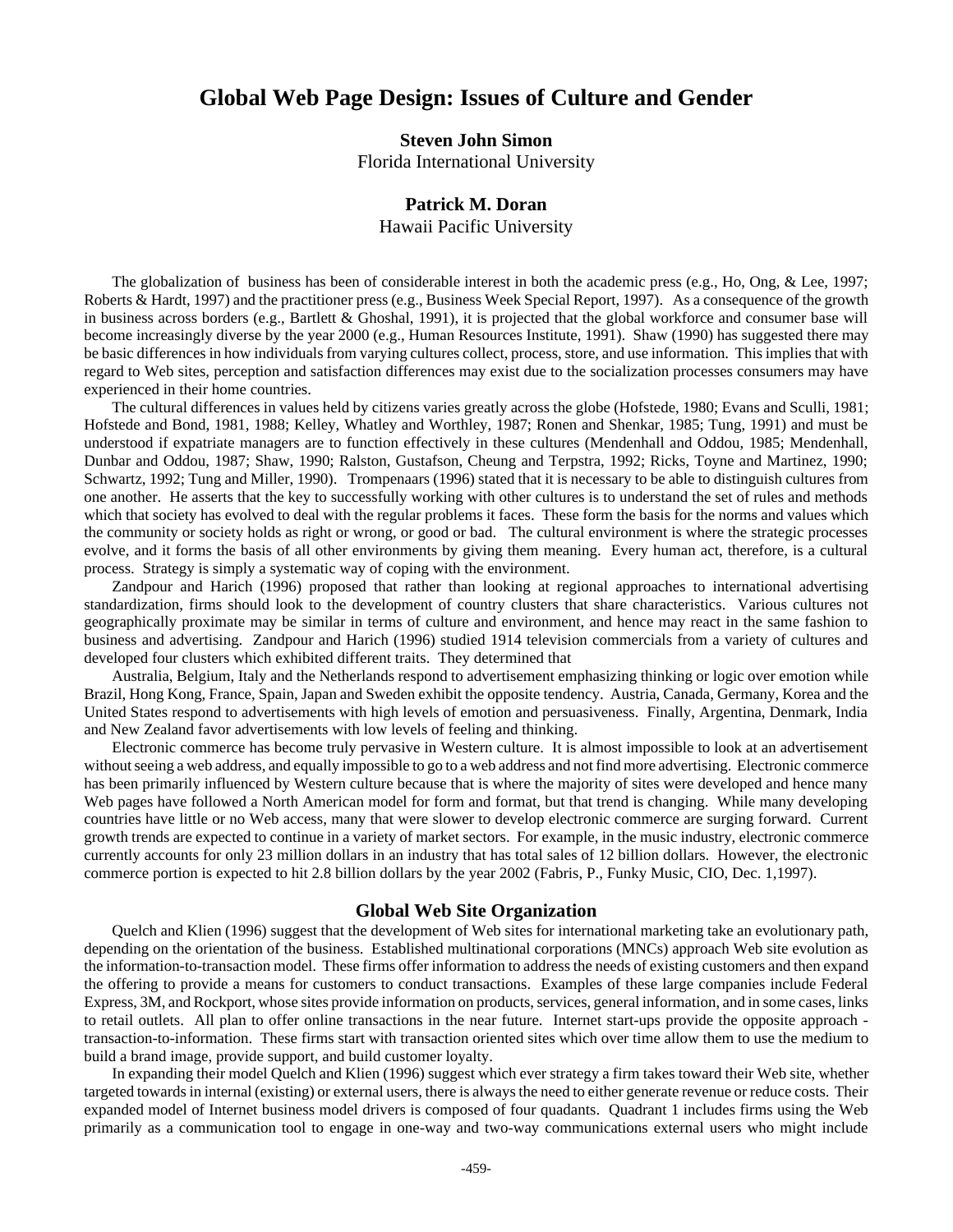intermediaries and suppliers. These firms provide customer services to the US market and attract international users as a bonus. Quadrant 2 is similar to quadrant 1 in that firms have a domestic focus but also offer transactions on-line (or via fax/phone). These firms use the international audience to capture customers who might otherwise be inaccessible given the small size or limited distribution systems. Firms in quadrant 3 seek to attract an international audience whose customers add value. Despite the non-transactional nature of this quadrant, the firms gain value through the ability to provide instantaneous service or information worldwide. The fourth quadrant expands on the capabilities of quadrant 3 firms by offering transactions worldwide.

In a comparison of the demographic profiles of World Wide Web (WWW) users from seventy five (75) countries, recent studies suggest there are few differences, with both audiences skewed toward college-educated males in their thirties, earning higher-than-average incomes and employed in professional fields (Gupta and Pitwok, 1995). Though dominated by male users, their last survey discovered a marked increase in the growth of female users (29%). Given the commonality that exists between Web users, one can understand the similarity in design and organization of Web sites. It has been widely suggested that a Web site is a Web site, indicating that there are minimal differences in sites regardless of where they were created, were they are hosted, or who the target audience might be. Given the current Western orientation of the WWW, this might be acceptable, but as the Web and its supporting infrastructure expands into Asia, South America, and eventually Africa this orientation might need to be realigned.

#### **Country Culture Dimensions**

Comprehensive studies by Hofstede (1984) and his colleagues (e.g., Chinese Culture Connection, 1987) have isolated unique cultural dimensions important in the socialization process. Their research generated five distinctly different cultural dimensions at the macro-cultural level: (1) Power Distance; (2) Uncertainty Avoidance; (3) Masculinity-Femininity; and (4) Individualism-Collectivism; and (5) Long-Term Time Orientation. Each of these cultural dimensions could be assumed to influence an individuals need for social approval (see Geletkanycz, 1997, for a review).

The need for social approval may differ across cultures as a function of the predominant cultural dimensions embedded in the society (Crowne & Marlowe, 1967). Thus unique cultural components could be considered possible indicators of differences in individual behavior with regard to Web utilization and satisfaction among and between countries that cluster on similar dimensions.

- **H1a:** Perception of subjects with regard to a specific Web site will differ significantly in subjects from country clusters with substantial differences in cultural dimensions.
- **H1b:** Satisfaction of subjects with regard to a specific Web site will differ significantly in subjects from country clusters with substantial differences in cultural dimensions.

## **Gender Differences**

While cultural and social differences between groups are important, there are also inter- and intra-cultural gender differences between men and women. Western cultures (eg United States) place strong values on individualism and the expression of personal rights and freedoms whereas other cultures (eg Singapore) are concerned with the rights and freedoms of the society as a whole and the place the individual holds within the greater society. Similarly, the roles of men and women between societies and within societies will differ based upon their backgrounds and training. North American men tend to emphasize independent thinking, feeling and behaving while women emphasize thinking, feeling and behaving in the context of their place in the greater social whole (Cross and Madson, 1997).

Cross and Madson (1997) studied gender differences and developed two categories of individuals: those who developed an independent self-construal (U.S. males) where representations of others are separate from the self (Markus and Kitatma, 1991), and those displaying an interdependent self-construal (U.S. females) where the representations are part of the self. They posit that the differing representations of others will affect how a person feels, thinks, and behaves. Baumeister and Sommer (1997) suggested that the behaviors chronicled by Cross and Madson (1997) are designed to create differing spheres of relationships with men having wider spheres with women focusing on dyadic relationships. They state that while men may not be seeking independence as Cross and Madson (1997) assert, they are developing wider social linkages that will lead to successful professional, social and business relationships.

These differences in upbringing and development could lead males and females to act in differing fashion to everyday circumstances such as reacting to stress, interpersonal relations, and buying patterns. They will be different because they have been trained to be different. Cox (1994) suggests that men and women utilize different communication styles and are different in their mechanisms for processing information. He relates the previous differences is how the genders identify problems. Tannen (1990) notes that women often acknowledge problems in an effort to solicit confirmation, support, and discussion. While men respond with a strongly worded piece of advice on how to solve the problem. Powell (1988) and Epstein (1988) have identified gender differences in behavioral norms and values within a culture. Advertisers have long recognized that successful marketing to genders requires different messages to be sent and received for males versus females. Such a situation must also be addressed when discussing successful Internet Commerce.

- **H2a:** There will be significant gender differences in the perception of Web sites.
- **H2b:** There will be significant gender differences in the satisfaction of Web sites.